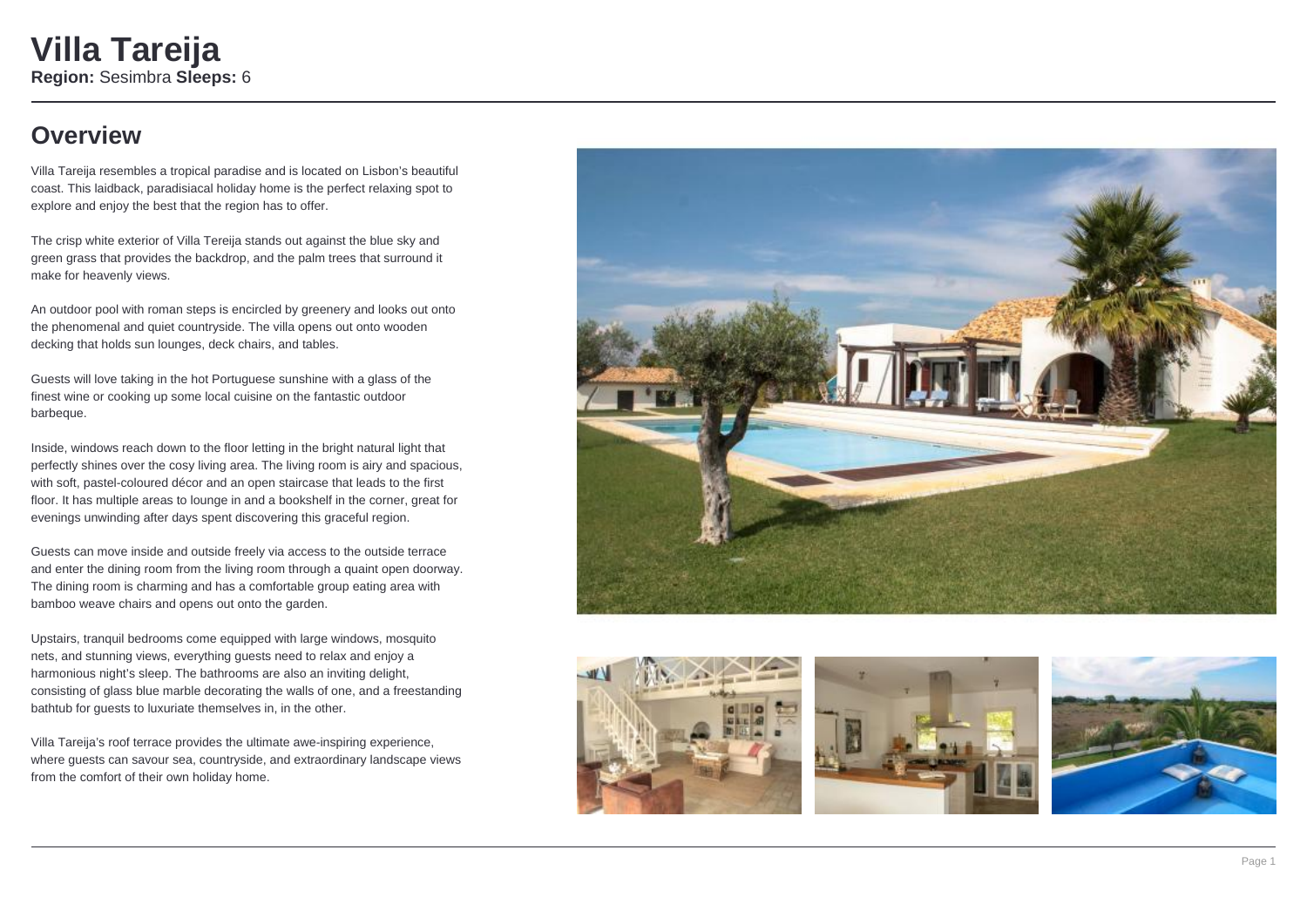### **Facilities**

Modern • Private Pool • Heated Pool • Beach Nearby • Ideal for Kids • Ideal for Teens • Wi-Fi/Internet • Walk to Restaurant • <1hr to Airport • BBQ • Ground Floor Bed & Bath • Satellite TV • Bicycles Provided • Sauna/Steam • DVD • Heating • Waterfront • Watersports • Walking/Hiking Paths • Wine Tasting • Golf Nearby • Tennis Nearby • Cycling • Horse Riding • Outstanding Landscapes • Outdoor Pursuit & Activities • Tourist Towns & Villages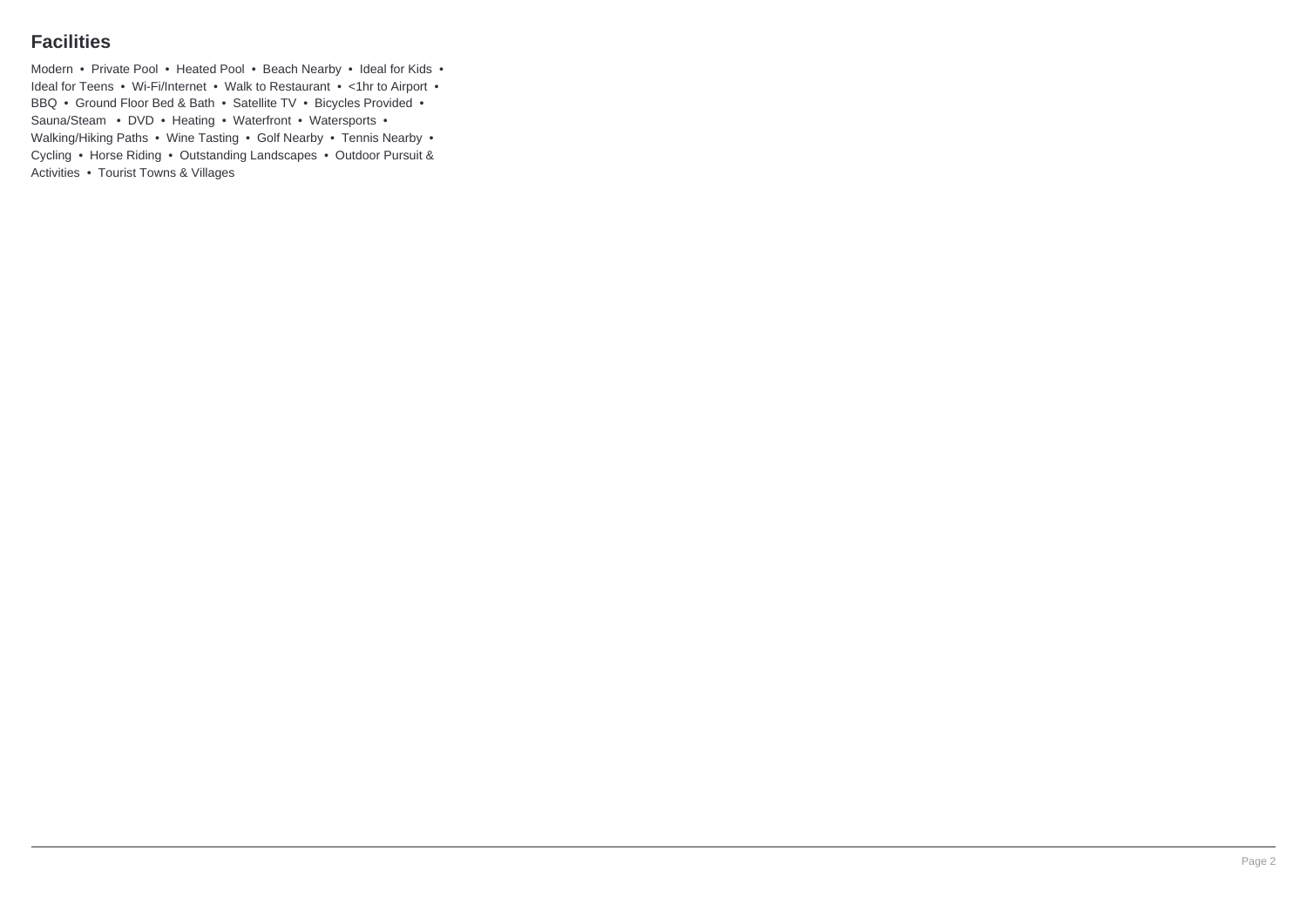# **Interior & Grounds**

#### **The Villa**

Villa Tereija is a Lovely villa with a private swimming pool and a sauna. It's located in a tranquil area at Aldeia do Meco village. There are 3 bedrooms and 2 bathrooms, and it can accommodate up to 6 people

### Ground Floor

- Double bedroom
- Twin bedroom
- Bathroom
- Living & dining room
- Fully equipped kitchen
- Access to the patio & pool area

### First Floor

- Double bedroom with en-suite bathroom
- Roof terrace

#### Exterior

- Swimming pool (15x6m)
- Sun loungers
- Large patio & garden area
- Outside sitting & dining area
- Covered terrace
- Outside shower
- Mountain bikes
- Sauna
- BBQ area
- Private parking







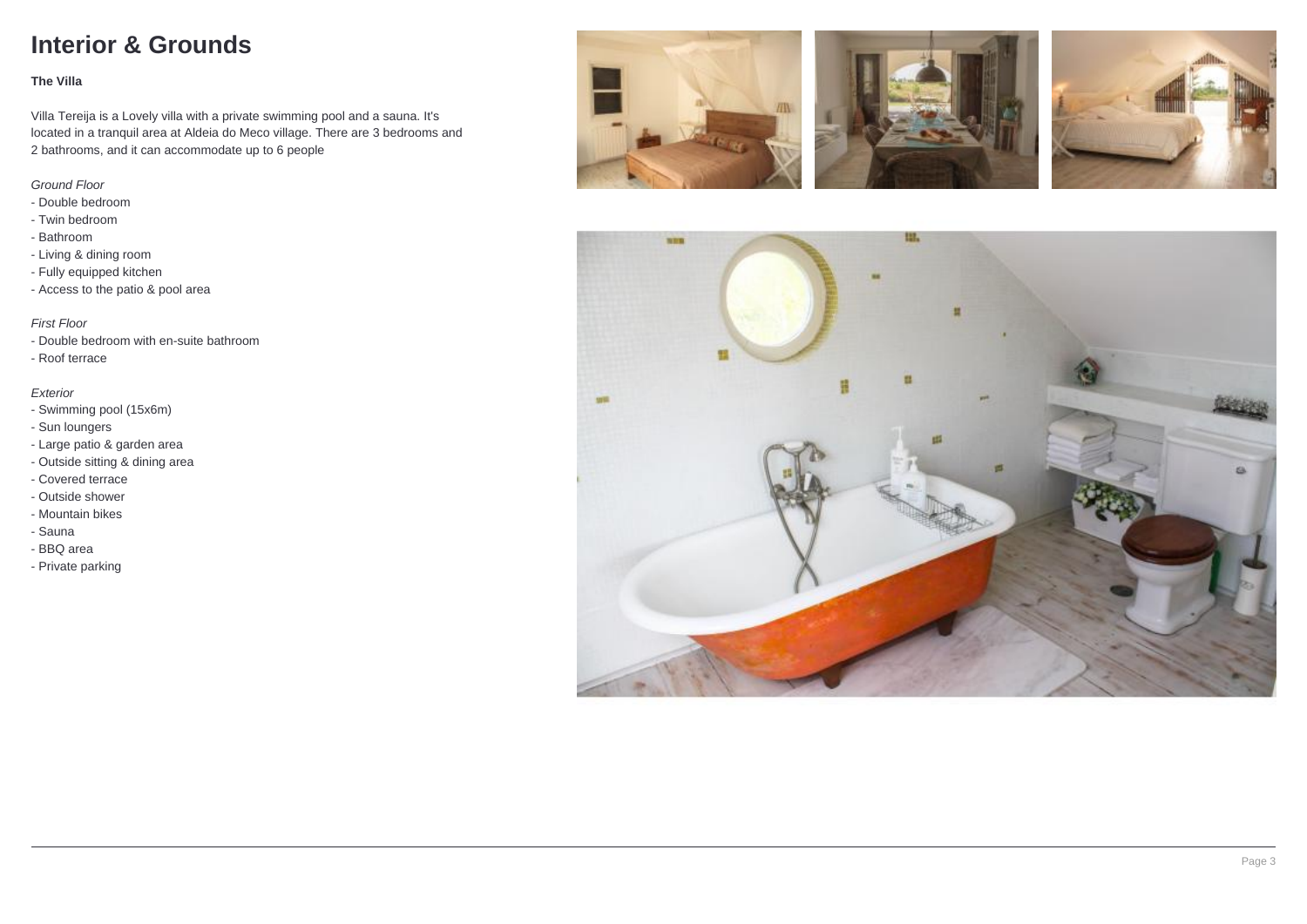# **Location & Local Information**

Villa Tareija is situated in Aldeia do Meco village, a small town that has only 337 residents and is 12km northwest of the wonderful municipality of Sesimbra.

The village is home to a host of notable and publicly acclaimed seafood restaurants containing the best of the regions fresh fish, amongst them are Restaurante Acacio and Restaurante Celmar.

Meco beach sits just 4km away from the villa and presents remote and unspoiled sands that were predominantly undiscovered until the early 1970s. The naturist part of the beach is not all that Meco has to offer.

It's scenic cliffs, crystal clear waters, and beach bar famed for its seafood and sangria, all make for an incredible seaside experience.

The municipality of Sesimbra is only 13km away from Villa Tareija and offers a range of food shops, bakeries, fish markets, and supermarkets for holidaymakers who wish to make themselves at home during their stay.

It is also a great location for fun activities that include diving, hiking and stunning kayak tours across the striking coastline, all great for taking in Portugal's superb natural heritage. Sesimbra is home to the finest wines and cheeses, which guests can discover through delicious tasting tours and visits to historic wine cellars.

The region of Setubal is 36km away from the villa and is well worth a visit for its charming and romantic old town, fishing harbour, and castle. The jawdropping historical castle is one of the most well-known landmarks of the region and provides panoramic views as it towers above the beach, sea and coastline.

### **Local Amenities**

| <b>Nearest Airport</b>   | <b>Lisbon Airport</b><br>(45km (via ferry)) |
|--------------------------|---------------------------------------------|
| Nearest Village          | Alfarim<br>(3km)                            |
| <b>Nearest Town/City</b> | <b>Sesimbra</b><br>(13km)                   |
| Nearest Restaurant       | <b>Restaurants &amp; Shops</b><br>(1km)     |





Google



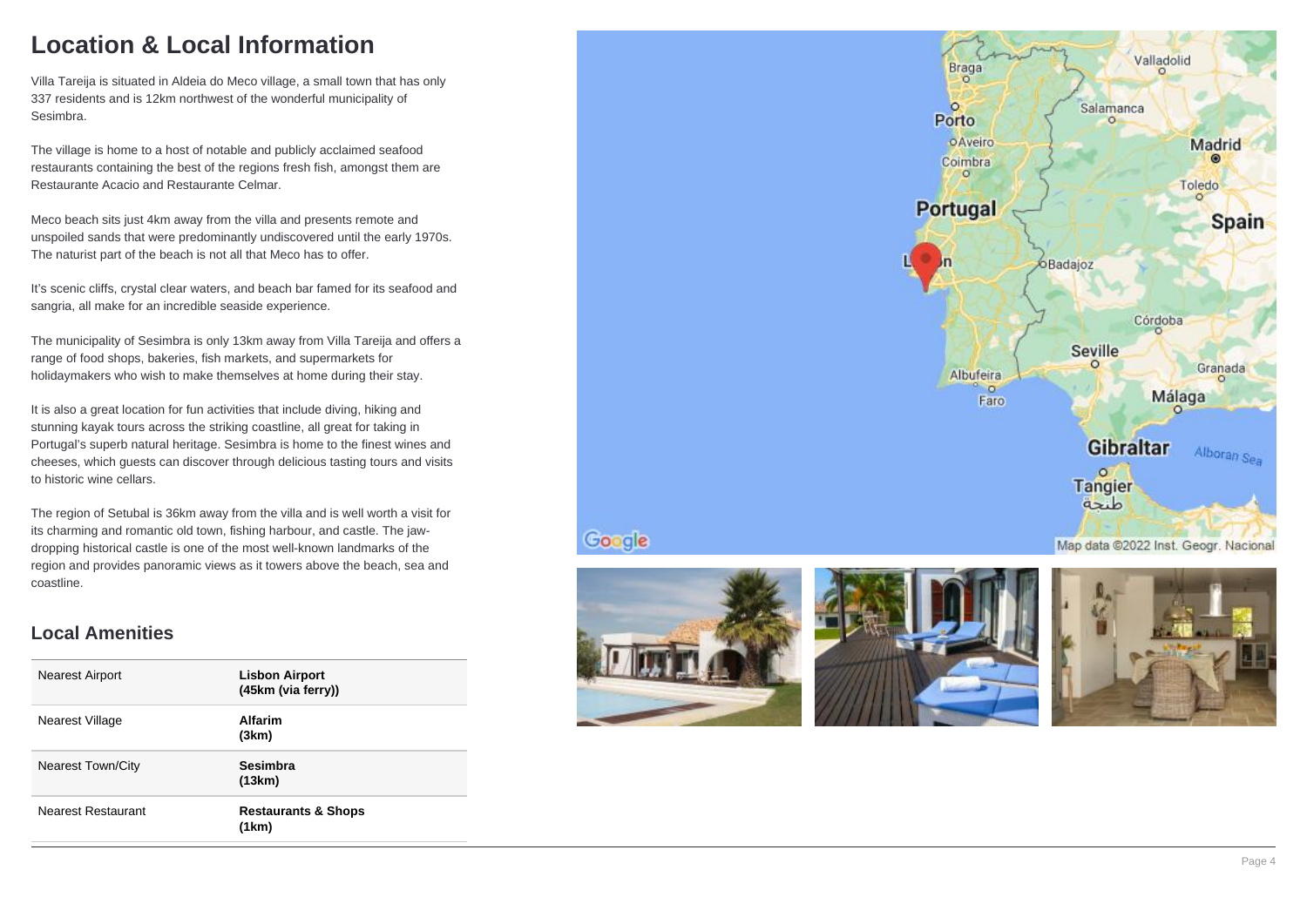| Nearest Beach             | <b>Sandy Beach</b><br>(900m)         |
|---------------------------|--------------------------------------|
| Nearest Golf              | <b>Golf Course</b><br>(20km)         |
| <b>Nearest Tennis</b>     | <b>Tennis Court</b><br>(19km)        |
| <b>Nearest Ferry Port</b> | <b>Belem Ferry Station</b><br>(45km) |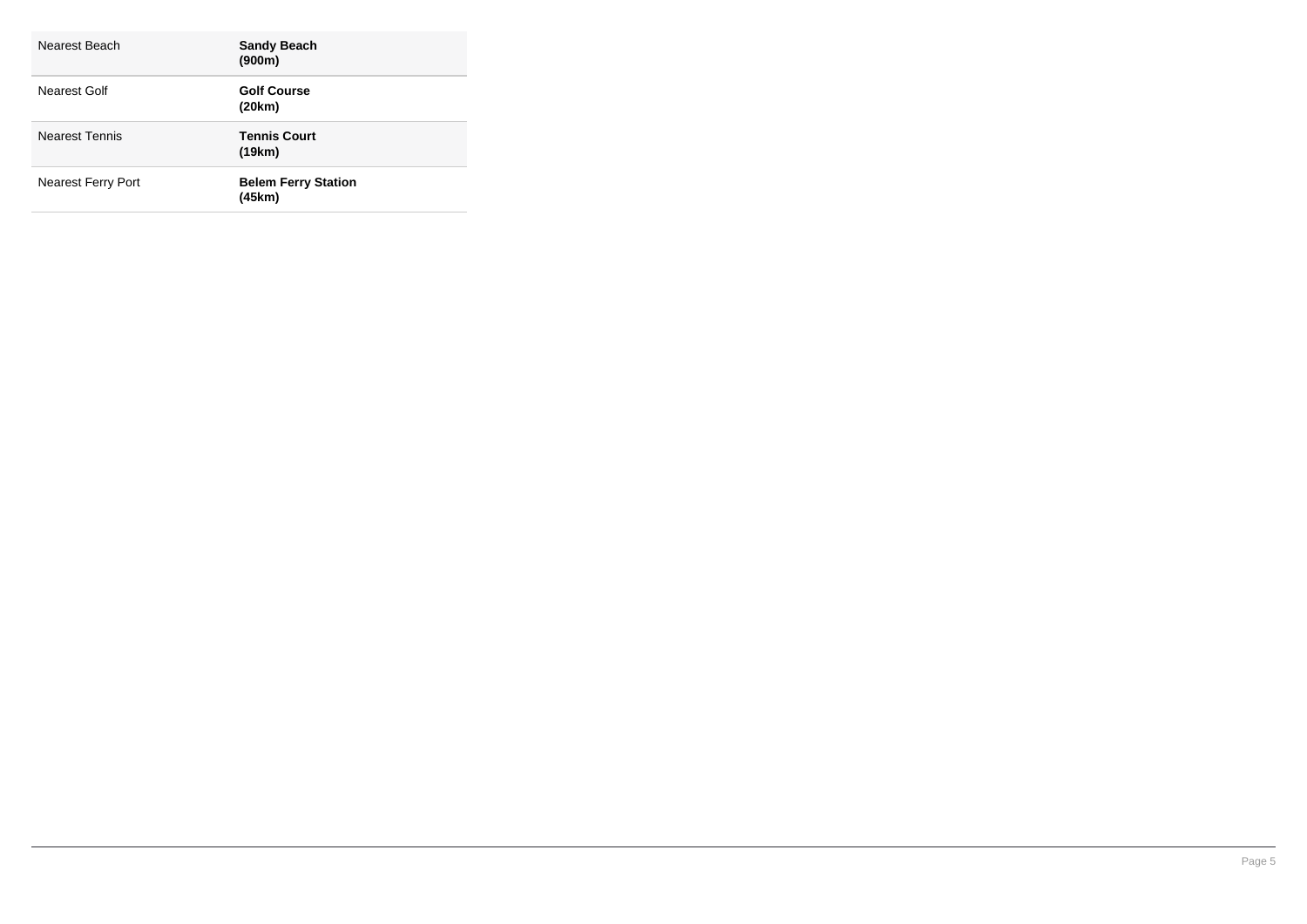# **What Oliver loves…**

- A private sauna in the outdoor pool house
- The small yet beautiful details that decorate the villa door reefs, lanterns on the terrace, and flowers in the living room and bathroom

# **What you should know…**

- Mountain bikes are available at the villa, so bring the appropriate footwear if you want to enjoy a day biking
- Although all of the necessities are close by, a car is recommended for reaching further destination